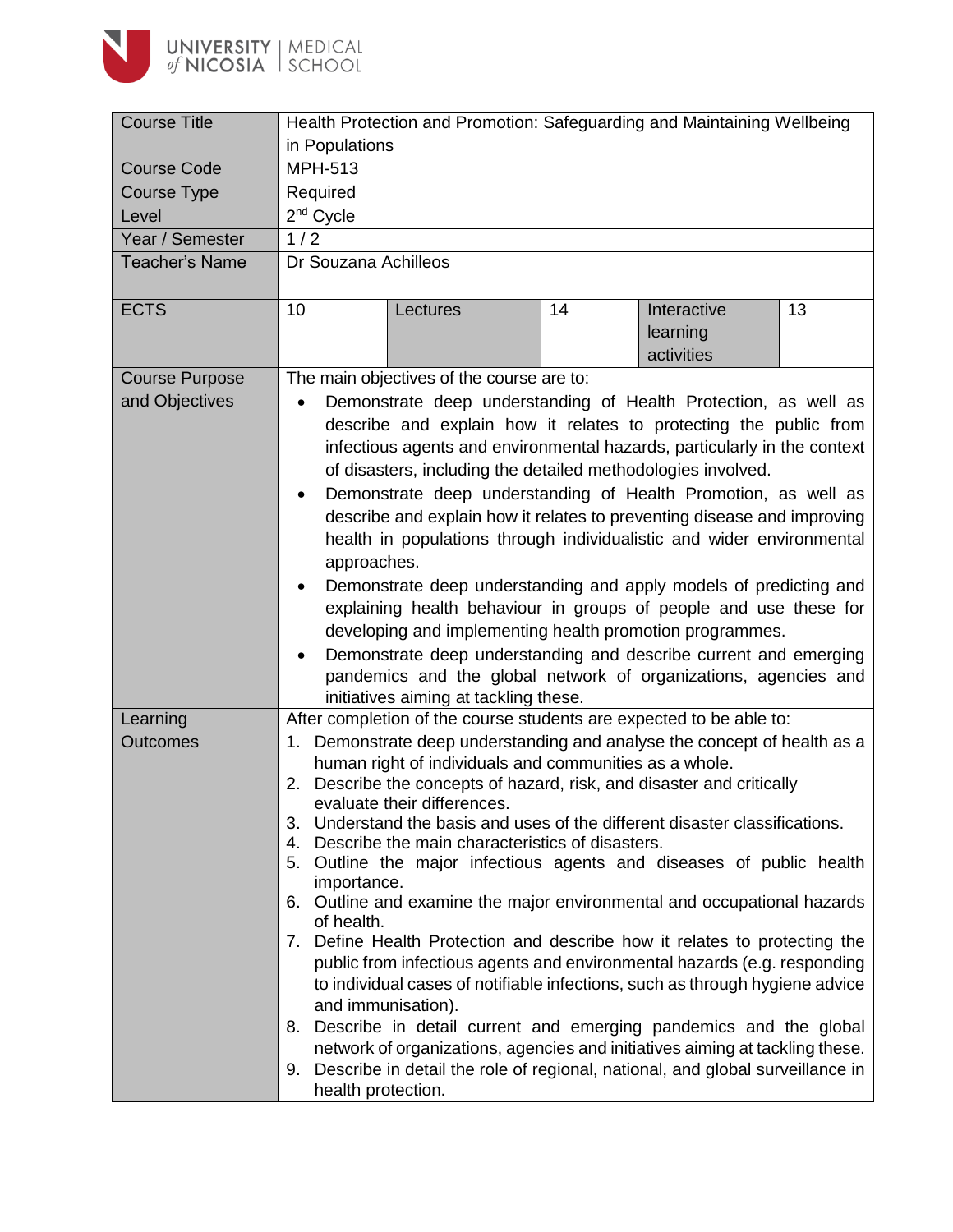| <b>UNIVERSITY   MEDICAL</b><br>of NICOSIA SCHOOL |                                                                                                                                                                                                                                                                                          |  |  |  |  |
|--------------------------------------------------|------------------------------------------------------------------------------------------------------------------------------------------------------------------------------------------------------------------------------------------------------------------------------------------|--|--|--|--|
|                                                  |                                                                                                                                                                                                                                                                                          |  |  |  |  |
|                                                  | 10. Describe in detail infection outbreak investigation and be able to devise<br>an outbreak investigation plan.                                                                                                                                                                         |  |  |  |  |
|                                                  | 11. Describe in detail risk management, with all steps involved (anticipation,                                                                                                                                                                                                           |  |  |  |  |
|                                                  | assessment, prevention, preparation, response, recovery).                                                                                                                                                                                                                                |  |  |  |  |
|                                                  | 12. Describe the procedures and structures involved in emergency response                                                                                                                                                                                                                |  |  |  |  |
|                                                  | and recovery.<br>13. Describe disaster risk assessment methods and reduction strategies.                                                                                                                                                                                                 |  |  |  |  |
|                                                  | 14. Analyse hazard, risk, and vulnerability of man-made disasters.                                                                                                                                                                                                                       |  |  |  |  |
|                                                  | 15. Define Health Promotion and describe how it relates to disease                                                                                                                                                                                                                       |  |  |  |  |
|                                                  | prevention, improvement of health, and maintenance of wellbeing in<br>populations.                                                                                                                                                                                                       |  |  |  |  |
|                                                  | 16. Design health promotion programmes for dealing with specific Public<br>Health challenges and describe how these are successfully implemented<br>and monitored.                                                                                                                       |  |  |  |  |
|                                                  | 17. Describe in detail the concepts of health education, health literacy, and<br>health consciousness and describe the processes by which they<br>determine health-related lifestyle behaviours and choices.                                                                             |  |  |  |  |
|                                                  | 18. Describe in detail the processes by which environmental, occupational,<br>societal, political, and economic factors determine health-related lifestyle<br>behaviours and choices.                                                                                                    |  |  |  |  |
|                                                  | 19. Outline and critically evaluate the major models of predicting and                                                                                                                                                                                                                   |  |  |  |  |
|                                                  | explaining health-related behaviours in groups of individuals.<br>20. Describe how intervention programmes can be specifically designed for<br>modifying health-related behaviours among groups of individuals.                                                                          |  |  |  |  |
|                                                  | 21. Outline and critically evaluate the major models of predicting and<br>explaining health-related behaviours due to wider determinants of health.                                                                                                                                      |  |  |  |  |
|                                                  | 22. Describe how intervention programmes can be specifically designed for                                                                                                                                                                                                                |  |  |  |  |
|                                                  | modifying health-related behaviours in groups of people, via targeting<br>wider determinants of health.                                                                                                                                                                                  |  |  |  |  |
|                                                  | 23. Describe health protection and health promotion in the context of mass                                                                                                                                                                                                               |  |  |  |  |
|                                                  | population movement for the purposes of recreation (e.g. tourism),                                                                                                                                                                                                                       |  |  |  |  |
|                                                  | relocation (e.g. working/retiring abroad), or due to forced migration (e.g.<br>as a result of armed conflict or natural disasters).<br>24. Design health protection and promotion programmes aimed at tackling<br>threats to public health stemming from mass population movements, both |  |  |  |  |
|                                                  |                                                                                                                                                                                                                                                                                          |  |  |  |  |
|                                                  |                                                                                                                                                                                                                                                                                          |  |  |  |  |
|                                                  | for the incoming and the host population.                                                                                                                                                                                                                                                |  |  |  |  |
| Prerequisites                                    | <b>MPH 511</b><br>Required<br>None                                                                                                                                                                                                                                                       |  |  |  |  |
| <b>Course Content</b>                            | Health as a human right<br>1.<br>Environmental Hazards, Risks and Disasters<br>2.<br>Principles and purpose of Health Protection<br>3.<br><b>Health Protection Surveillance</b><br>4.<br>5.                                                                                              |  |  |  |  |
|                                                  |                                                                                                                                                                                                                                                                                          |  |  |  |  |
|                                                  |                                                                                                                                                                                                                                                                                          |  |  |  |  |
|                                                  |                                                                                                                                                                                                                                                                                          |  |  |  |  |
|                                                  | Major features of an infection outbreak and methods of investigation<br>and control                                                                                                                                                                                                      |  |  |  |  |
|                                                  | 6. Risk Management, Emergency response and Recovery                                                                                                                                                                                                                                      |  |  |  |  |
|                                                  | Principles and purpose of Health Promotion<br>7.                                                                                                                                                                                                                                         |  |  |  |  |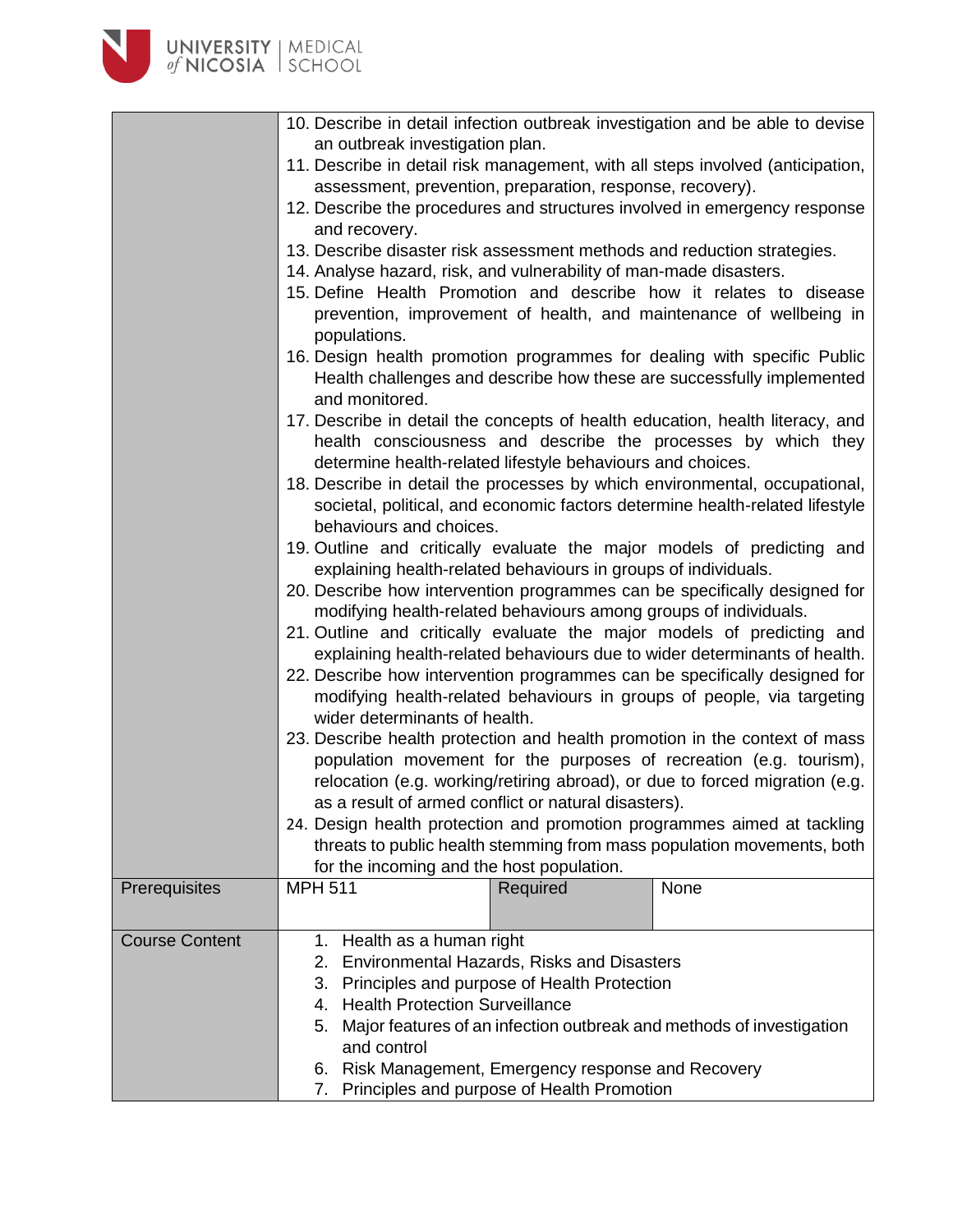

|              | 8.                                                                               | Designing and monitoring Health Promotion programmes                      |                   |      |             |  |
|--------------|----------------------------------------------------------------------------------|---------------------------------------------------------------------------|-------------------|------|-------------|--|
|              | 9. Determinants of health-related lifestyle behaviours I: health                 |                                                                           |                   |      |             |  |
|              | education, health literacy, and health consciousness                             |                                                                           |                   |      |             |  |
|              | 10. Determinants<br>of<br>health-related<br>lifestyle<br>behaviours<br>$\prod$ : |                                                                           |                   |      |             |  |
|              | environmental, occupational, societal, political, and economic                   |                                                                           |                   |      |             |  |
|              | factors                                                                          |                                                                           |                   |      |             |  |
|              |                                                                                  | 11. Predicting and modifying health-related behaviour in population       |                   |      |             |  |
|              |                                                                                  | groups I: targeting individuals                                           |                   |      |             |  |
|              |                                                                                  | 12. Predicting and modifying health-related behaviour in population       |                   |      |             |  |
|              |                                                                                  | groups II: targeting wider determinants                                   |                   |      |             |  |
|              |                                                                                  | 13. Health protection and promotion in the context of population          |                   |      |             |  |
|              | movements                                                                        |                                                                           |                   |      |             |  |
| Teaching     |                                                                                  | This programme is delivered via distance learning (online) and includes   |                   |      |             |  |
| Methodology  |                                                                                  | recorded lectures, interactive online tutorials (Webinars) and discussion |                   |      |             |  |
|              |                                                                                  | forums, as well as online exercises and other activities.                 |                   |      |             |  |
| Bibliography | <b>Required Textbooks / Reading:</b>                                             |                                                                           |                   |      |             |  |
|              | <b>Title</b>                                                                     | Author(s)                                                                 | <b>Publisher</b>  | Year | <b>ISBN</b> |  |
|              |                                                                                  |                                                                           |                   |      |             |  |
|              | Health                                                                           | Ghebrehewet S,                                                            |                   |      |             |  |
|              | Protection                                                                       | Stewart AG,                                                               | Oxford            |      | 978-        |  |
|              |                                                                                  | Baxter D, Shears                                                          | <b>University</b> | 2016 | 0198745     |  |
|              | Principles and<br>Practice                                                       | P, Conrad D,                                                              | Press             |      | 471         |  |
|              |                                                                                  | Kliner M                                                                  |                   |      |             |  |
|              |                                                                                  |                                                                           |                   |      |             |  |
|              | Foundations for                                                                  |                                                                           |                   |      |             |  |
|              | Health                                                                           |                                                                           |                   |      |             |  |
|              | Promotion, 3e                                                                    |                                                                           |                   |      | 978-        |  |
|              | (Public Health                                                                   | Naidoo J, Wills J                                                         | Elsevier          | 2016 | 0702054     |  |
|              | and Health                                                                       |                                                                           |                   |      | 426         |  |
|              | Promotion)                                                                       |                                                                           |                   |      |             |  |
|              |                                                                                  |                                                                           |                   |      |             |  |
|              |                                                                                  |                                                                           |                   |      |             |  |
|              | Society for                                                                      |                                                                           |                   |      |             |  |
|              | <b>Public Health</b>                                                             |                                                                           |                   |      |             |  |
|              | Education                                                                        |                                                                           |                   |      |             |  |
|              | $(SOPHE)$ .;                                                                     | Fertman CI,                                                               |                   |      | $978 - 1 -$ |  |
|              | Health                                                                           | Allensworth DD                                                            | Jossey-Bass,      | 2016 | $119 -$     |  |
|              | Promotion                                                                        |                                                                           | Wiley             |      | 16333-6     |  |
|              | Programs: from                                                                   |                                                                           |                   |      |             |  |
|              | Theory to                                                                        |                                                                           |                   |      |             |  |
|              | Practice                                                                         |                                                                           |                   |      |             |  |
|              |                                                                                  |                                                                           |                   |      |             |  |
|              | Environmental                                                                    |                                                                           |                   |      |             |  |
|              | Health: From                                                                     | Frumkin H                                                                 | Wiley             | 2016 | $978 - 1 -$ |  |
|              | Global to Local                                                                  |                                                                           |                   |      | $118 -$     |  |
|              | (3rd ed.)                                                                        |                                                                           |                   |      | 98806-0     |  |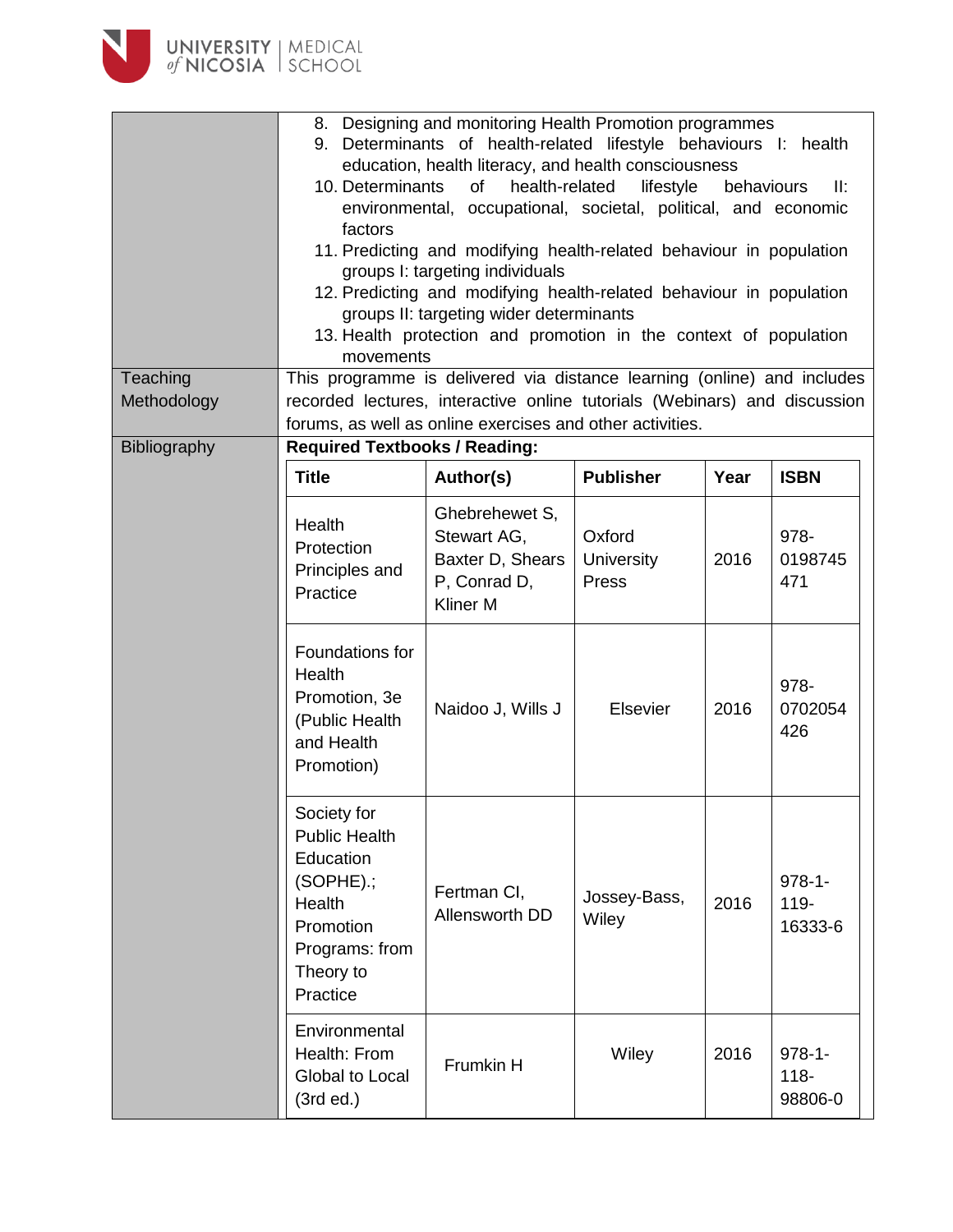

| Mastering<br>Public Health: A<br>Postgraduate<br>Guide to<br>Examinations<br>and<br>Revalidation,<br>(2nd ed.) | Lewis G,<br>Sheringham J,<br>Bernal JL),<br>Crayford T | <b>CRC</b> Press | 2014 | 978-<br>1444152<br>692 |
|----------------------------------------------------------------------------------------------------------------|--------------------------------------------------------|------------------|------|------------------------|
|----------------------------------------------------------------------------------------------------------------|--------------------------------------------------------|------------------|------|------------------------|

## **Recommended Textbooks / Reading:**

|            | <b>Title</b>                                                                                                                                                   | Author(s)                                                                        | <b>Publisher</b>                       | Year | <b>ISBN</b>            |
|------------|----------------------------------------------------------------------------------------------------------------------------------------------------------------|----------------------------------------------------------------------------------|----------------------------------------|------|------------------------|
|            | Understanding<br>Environmental<br>Pollution                                                                                                                    | Hill, M.                                                                         | Cambridge                              | 2010 | 978-<br>0521736<br>695 |
|            | Communicable<br><b>Disease Control</b><br>and Health<br>Protection<br>Handbook, (3rd<br>ed.)                                                                   | Hawker J,<br>Begg N, Blair I,<br>Reintjes R,<br>Weinberg J,<br>Ekdahl K          | <b>Wiley Online</b><br>Library         | 2012 | 9781444<br>335675      |
|            | <b>Essentials of</b><br>Toxicology for<br>Health<br>Protection (2 <sup>nd</sup><br>$ed.$ )                                                                     | Baker D,<br>Karalliedde L,<br>Murray V,<br>Maynard R,<br>Parkinson<br><b>HTN</b> | Oxford<br><b>University Press</b>      | 2012 | 978-<br>0199652<br>549 |
|            | <b>Sick Societies:</b><br>responding to<br>the Global<br>Challenge of<br><b>Chronic Disease</b>                                                                | Stuckler D and<br>Siegal K                                                       | Oxford<br><b>University Press</b>      | 2011 | 978-<br>0199574<br>407 |
|            | Health<br>Promotion:<br>Planning &<br>Strategies (3rd<br>ed.), Chapter 1.                                                                                      | Green J,<br>Tones K,<br>Cross R,<br>Woodall J                                    | <b>SAGE</b><br><b>Publications Ltd</b> | 2015 | 978-<br>1446294<br>000 |
| Assessment | Online quiz (formative)<br>Coursework (1 assignment) - 30%<br>Mandatory interactive activities and webinar attendance/participation - 10%<br>Final exam $-60%$ |                                                                                  |                                        |      |                        |